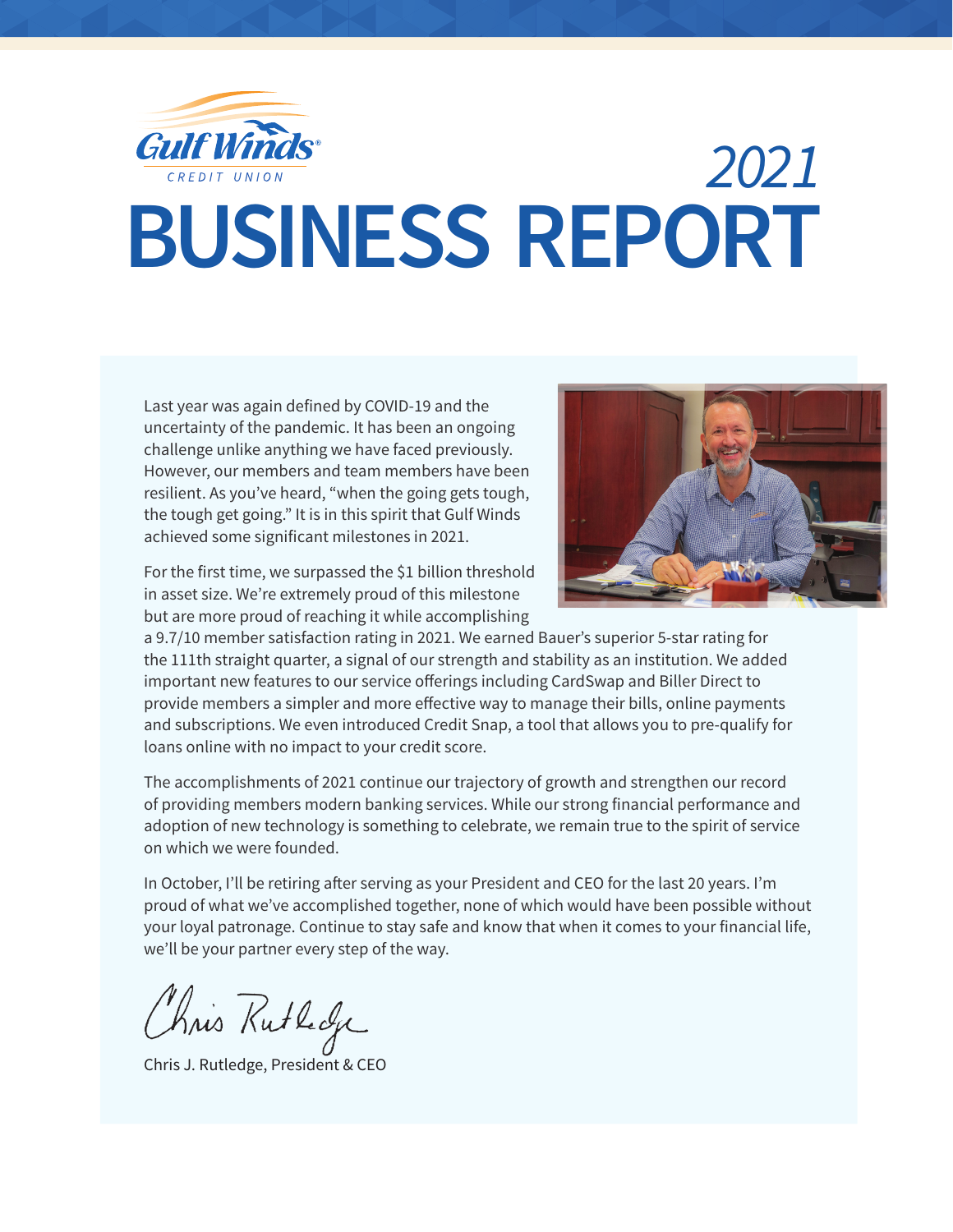### **INDEPENDENT AUDITOR Report from the**



316 South Baylen Street, Suite 300 Pensacola, FL 32502

To the Board of Directors Gulf Winds Credit Union

#### **Report on the Financial Statements**

We have audited the accompanying financial statements of Gulf Winds Credit Union, which comprise the statements of financial condition as of June 30, 2021 and 2020, and the related statements of comprehensive income, changes in members' equity and cash flows for the years then ended, and the related notes to the financial statements.

#### **Management's Responsibility for the Financial Statements**

Management is responsible for the preparation and fair presentation of these financial statements in accordance with Total Reserves Total Assets accounting principles generally accepted in the United States of America; this includes the design, implementation and **\$100** maintenance of internal control relevant to the preparation and fair presentation of financial statements that are free **\$100** from material misstatement, whether due to fraud or error. Total Reserves Total Reserves Total Assets Total Assets The Contract Reserves Total Assets The Contract Reserves Total Assets The Contract Reserves Total Assets The Contract Reserves The Contract Reserves Total Assets The

#### **Auditors' Responsibility**

Our responsibility is to express an opinion on these financial statements based on our audits. We conducted our audits **\$40 \$60** in accordance with auditing standards generally accepted in the United States of America. Those standards require **\$20 \$40** that we plan and perform the audit to obtain reasonable assurance about whether the financial statements are free of<br>material misstatement. material misstatement.

material misstatement.<br>An audit involves performing procedures to obtain audit evidence about the amounts and disclosures in the financial statements. The procedures selected depend on the auditor's judgment, including the assessment of the risks of material misstatement of the financial statements, whether due to fraud or error. In making those risk assessments, the auditor considers internal control relevant to the entity's preparation and fair presentation of the financial statements in order to design audit procedures that are appropriate in the circumstances, but not for the purpose of expressing **\$850 \$1050** an opinion on the effectiveness of the entity's internal control. Accordingly, we express no such opinion. An audit also **\$850** includes evaluating the appropriateness of accounting policies used and the reasonableness of significant accounting **\$650** estimates made by management, as well as evaluating the overall presentation of the financial statements. **\$450 \$650** '19**\$84.1**

We believe that the audit evidence we have obtained is sufficient and appropriate to provide a basis for **\$250** our audit opinion.

#### **Opinion**

In our opinion, the financial statements referred to above present fairly, in all material respects, the financial position '18 of Gulf Winds Credit Union, as of June 30, 2021 and 2020, and the results of its operations and its cash flows for the years then ended in accordance with accounting principles generally accepted in the United States of America.

#### **Warren Averett**

Pensacola, Florida October 5, 2021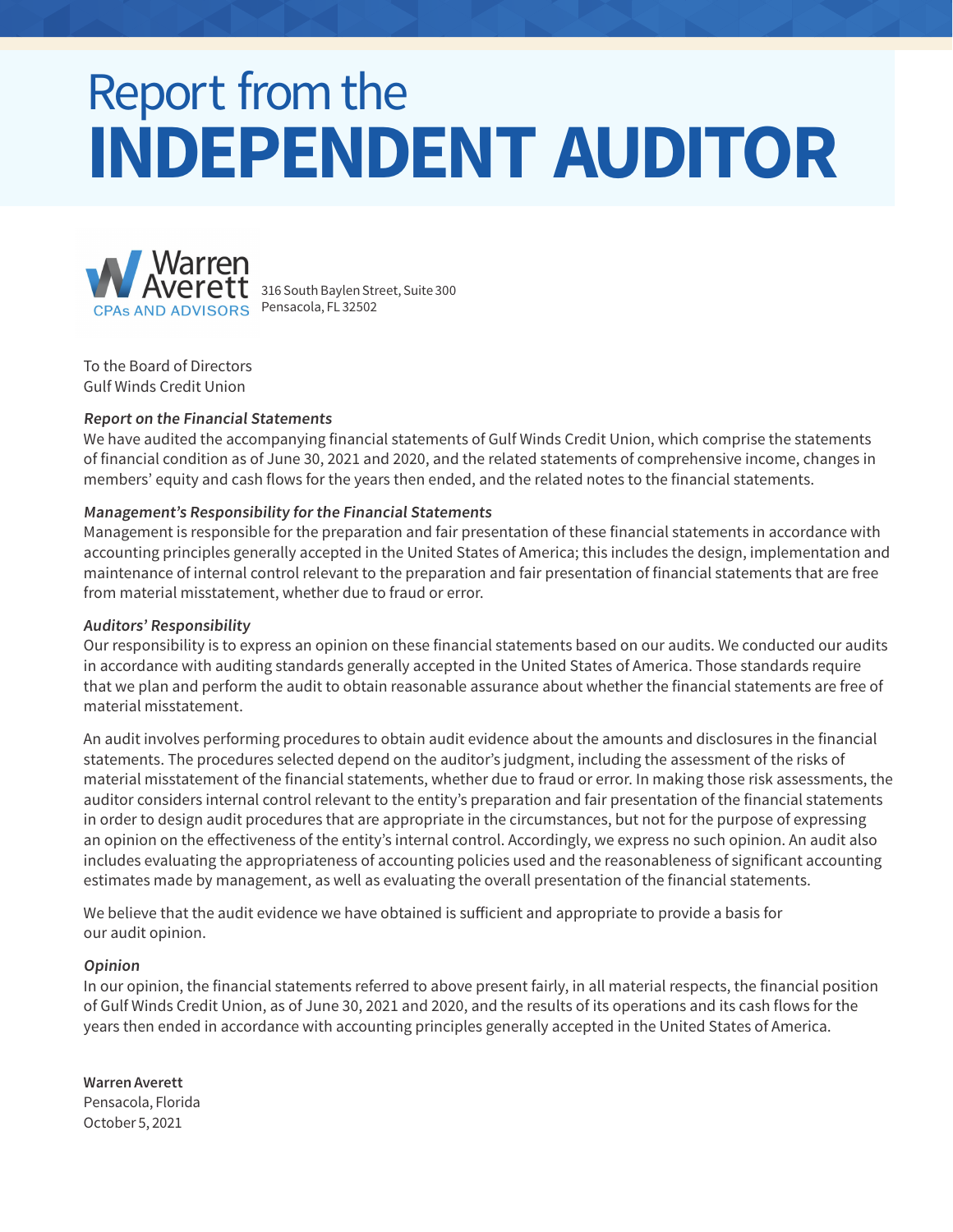# **2021 FINANCIAL REVIEW**









#### **Statement of Reserves and Undivided Earnings** as of Dec. 31, 2021 **REGULAR AND SPECIAL RESERVES**

| <b>Regular Reserve</b>            | \$6,552,433  |
|-----------------------------------|--------------|
| Undivided earnings                |              |
| Balance at beginning of year      | 81,328,024   |
| Add: Net Income 2021              | 6.054.260    |
| <b>Total Undivided Earnings</b>   | \$87,382,284 |
| <b>Other Comprehensive Income</b> | (4,686,891)  |
| <b>Total Members' Equity</b>      | \$89,247,826 |

| <b>ASSETS</b>                                    | 2021            | 2020          |
|--------------------------------------------------|-----------------|---------------|
| <b>Earning Assets:</b>                           |                 |               |
| Net Member Loans                                 | \$561,344,764   | \$513,389,782 |
| Investments                                      | 310,762,569     | 158,754,868   |
| <b>Cash Equivalents</b>                          | 82,063,682      | 190,693,769   |
| <b>Total Earning Assets</b>                      | 954,171,015     | \$862,838,419 |
| <b>Non-Earning Assets:</b>                       |                 |               |
| Cash on Hand                                     | 8,080,262       | 7,814,194     |
| Premises and Equipment, Net                      | 17,401,740      | 18,282,383    |
| <b>Other Assets</b>                              | 35,130,315      | 30,766,098    |
| <b>Total Non-Earning Assets</b>                  | 60,612,317      | \$56,862,675  |
| <b>Total Assets</b>                              | \$1,014,783,332 | \$919,701,094 |
| <b>LIABILITIES</b>                               |                 |               |
| Members' Share and Savings Accounts:             |                 |               |
| <b>Shares</b>                                    | \$750,165,702   | \$645,438,728 |
| <b>IRA Accounts</b>                              | 40,112,035      | 38,007,996    |
| CDs                                              | 124,493,893     | 140,118,148   |
| <b>Total Members' Share and Savings Accounts</b> | \$914,771,630   | \$823,564,872 |
| <b>Accrued Expenses and Other Liabilities</b>    | 10,763,877      | 9,153,834     |
| <b>Total Liabilities</b>                         | \$925,535,507   | \$832,718,706 |
| Members' Equity:                                 |                 |               |
| <b>Reserves</b>                                  | 6,552,433       | 6,552,433     |
| <b>Undivided Earnings</b>                        | 87,382,284      | 81,328,024    |
| Accumulated Other Comprehensive Income (loss)    | (4,686,891)     | (898,069)     |
| <b>Total Members' Equity</b>                     | \$89,247,826    | \$86,982,388  |
| <b>Total Liabilities and Equity</b>              | \$1,014,783,332 | \$919,701,094 |

| Statement of Income for the Years Ended Dec. 31, 2021 & 2020 |              |                |
|--------------------------------------------------------------|--------------|----------------|
| <b>REVENUE FROM EARNING ASSETS</b>                           | 2021         | 2020           |
| Interest Income on Loans                                     | \$25,688,186 | \$24,896,605   |
| <b>Investment Income</b>                                     | 3,827,229    | 3,025,779      |
| <b>Total Revenue from Earning Assets</b>                     | 29,515,415   | 27,922,384     |
| <b>COST OF FUNDS</b>                                         |              |                |
| <b>Member Dividends</b>                                      | 3,317,749    | 4,362,250      |
| <b>Interest on Borrowed Funds</b>                            | 588          | $\overline{7}$ |
| <b>Total Cost of Funds</b>                                   | 3,318,337    | 4,362,257      |
| <b>GROSS MARGIN</b>                                          | 26,197,077   | 23,560,127     |
| <b>Less: Provision for Loan Loss</b>                         | (925, 862)   | (3,058,442)    |
| <b>Net Margin</b>                                            | 25,271,215   | 20,501,685     |
| <b>NONINTEREST REVENUE</b>                                   | 15,916,022   | 13,863,958     |
| <b>OPERATING EXPENSES</b>                                    |              |                |
| <b>Compensation and Benefits</b>                             | 16,402,901   | 15,945,702     |
| <b>Office Operations and Occupancy</b>                       | 18,577,891   | 15,691,709     |
| Member Insurance                                             | 62,820       | 61,582         |
| <b>Total Operating Expenses</b>                              | 35,043,612   | 31,698,993     |
| <b>NON-OPERATING (GAINS)/LOSSES</b>                          |              |                |
| Net (gain) loss on sale of property & equipment              | 3,983        | (3,478)        |
| Net (gain) loss on sale of other real estate owned           | 16,626       | $\Omega$       |
| Net (gain) loss on investments                               | 68,755       | (207, 755)     |
| Net Income / (Loss)                                          | \$6,054,260  | \$2,877,883    |